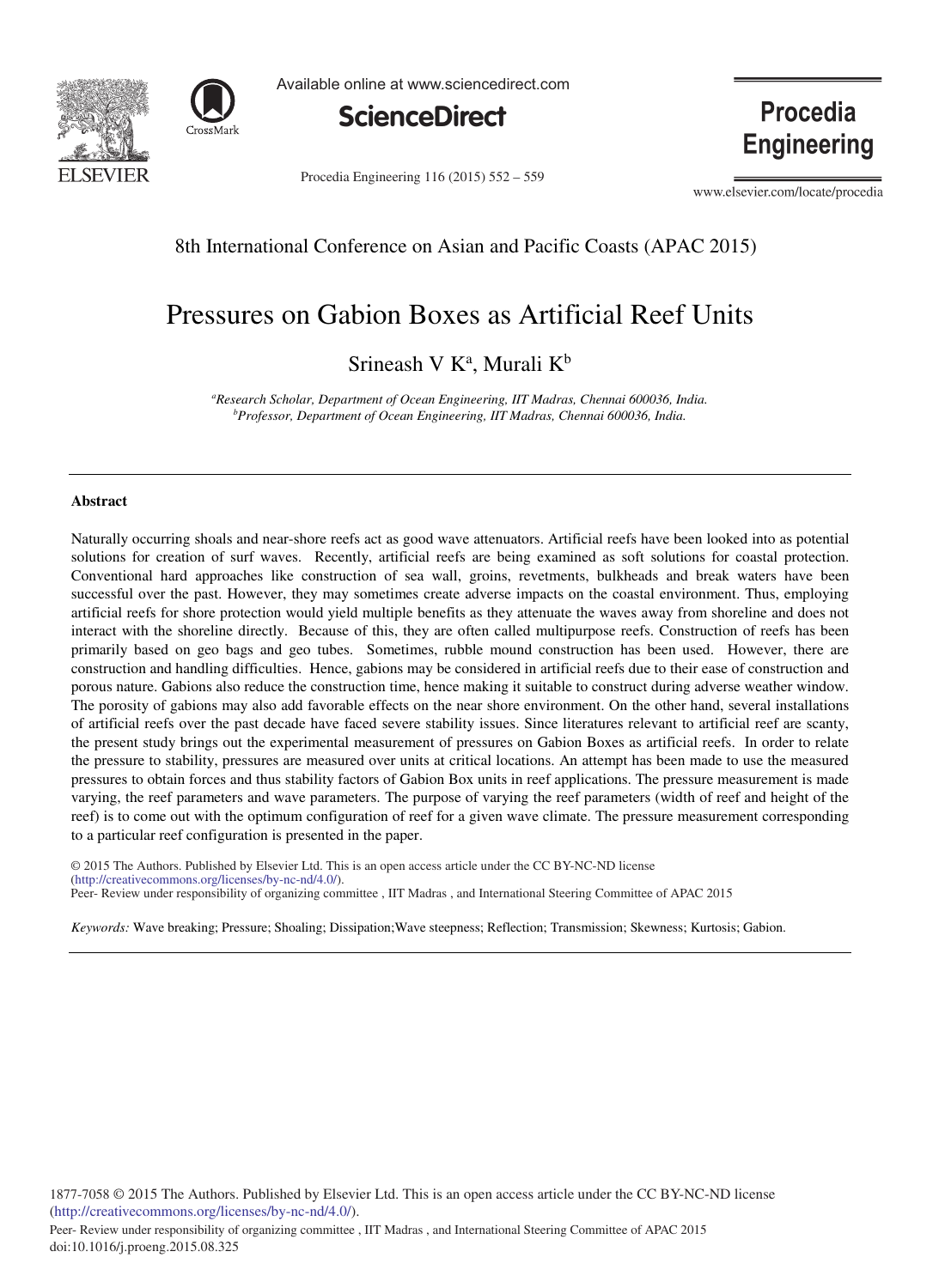## **1. Introduction**

Gabion boxes are used in wave environment primarily for scour protection applications. The porous nature of gabions reduces the secondary flow around the structure. The Scour is attributed due to secondary flow around the structure, which causes a horse shoe vortices in front of the structure and lee wake vortices behind the structure (Sumer et al., 2001). This complex flow past the structure leads to the scour. Hence the porous gabions are often preferred to reduce the scour on the toe of the structure. This paper evaluates the application of gabion boxes as artificial reef units by pressure measurement; which may be used for quantifying the forces on the reefs. Present study extends the application of gabions from scour protection to wave attenuation by offshore wave attenuation. Unlike conventional measures of shore protection like seawall, bulkhead, revetments, groynes, which are present on the shore; artificial reefs are submerged and off the shore. The advantage of such offshore reef is that, the wave breaking will take place off-the shore and hence significant amount of wave attenuation will take place by over topping and wave breaking (Pilarczyk et al., 2003). The attenuated wave reaching the coast will have less energy, which prevents coastal erosion. Further, on a long run may also cause accretion (beach formation) on the shore. The artificial reefs are often described as soft measures of coastal protection as they have very less environmental impact compared to conventional hard measures like sea wall, bulk head, groynes. Artificial reefs made of gabion boxes were also studied as a potential to improve marine life (Firth et al., 2014). Artificial reefs are often combined with surfing, coastal protection and habitat formation. Hence they are called multipurpose reefs, one such reef is built at Gold coast, Australia (Black et al., 2001). This paper brings out the experimental results pertaining to pressure measurement on Gabion Box Artificial Reef units (GBAR) performed in shallow water wave flume in Department of Ocean Engineering, IIT Madras.

# **Nomenclature**

- *H* Incident Wave Height (m)
- *Ht* Transmitted Wave Height
- *η* Wave Elevation (m)
- *T* Time period (s)
- *L* Wave length (m)
- *Lo* Deep water wavelength (m)
- *D* Water depth (m)<br> *d'* Free board (dent)
- Free board (depth of submergence of crest) (m)
- *g* Acceleration due to gravity  $(m/s^2)$
- *B* Crest width of the reef *W* Base width of the reef
- Base width of the reef
- $P_1$  Absolute Maximum Pressure on Pressure gauge1 ( $N/m^2$ )
- *P*<sub>2</sub> Absolute Maximum Pressure on Pressure gauge2 (N/m<sup>2</sup>)
- $P_{d1}$  Absolute Maximum Differential Pressure between crest and trough on Pressure gauge1 (N/m<sup>2</sup>)
- $P_{d2}$  Absolute Maximum Differential Pressure between crest and trough on Pressure gauge2 (N/m<sup>2</sup>)
- $\rho$  Mass density (Kg/m<sup>3</sup>)
- *γ* Specific Weight of water (N/m<sup>3</sup>)

## **2. EXPERIMENTAL SET UP**

The Physical model study was performed in the wave flume which is 72m long, 2m wide and 2.7 m deep. A sloping false bottom was provided on the seaward side of the structure with a slope of 1 in 22 to shoal the waves. A sand bed was created on the flatter portion of the setup and model was placed on the sand bed. The purpose of using sand is to mimic the practical seabed condition in the field. Resistance type wave probe was used to find the instantaneous wave elevation before the structure. A Schematic sketch showing the experimental setup is shown in Fig. 1. The pressure measurement was made on the seaward and leeward side of the reef. Pressure gauges were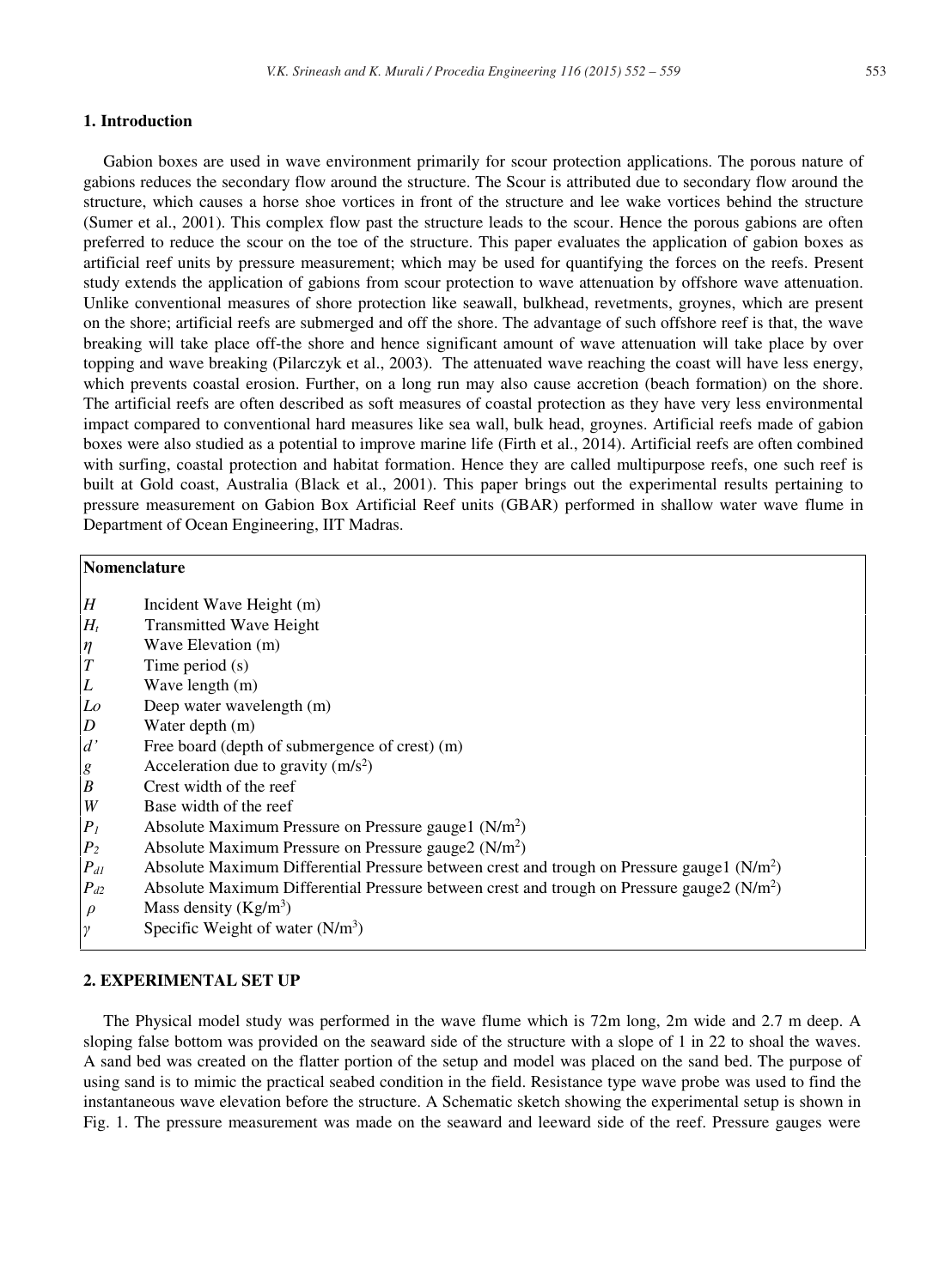embedded inside the gabions and the sensing element was placed facing the wave. Pressure gauge  $P_1$  was placed facing the wave paddle and  $P_2$  was placed facing the beach. Pressure gauges were embedded on the second gabion from bottom at an elevation of 0.075 m from the sand bed. It was ensured that no projection was made beyond the structure (reef) due to instrumentation of pressure transducer. The Pressure gauges are capable of sensing pressure range of  $0 - 0.5$  bar; the sampling interval used was 40 hertz. The slope of the stepped reef was maintained 2 Horizontal : 1 Vertical in seaward direction and 1 Horizontal : 1 Vertical in leeward direction. The seaward slope is kept less steep (2:1) with a view to reduce the reflection and hence the forces on the structure. The gabions were arranged such that the longer side of the gabion is parallel to the wave direction. A resistance type wave probe WP1 was kept before the ramp to get wave height at 0.67 m water depth. Wave probe WP2 was kept 5m ahead of the structure to get the instantaneous wave elevations at that point. Wave probe WP3 was placed behind the structure to obtain the transmitted wave height. This transmitted wave height is used to non-dimensionalize the pressure gauge P2.



Fig. 1. Schematic Sketch of experimental setup

### *2.1 Model Preparation.*

The gabion models used in the study was scaled according to Froude's law. The details of the model on comparison to a typical prototype values are show in table 1. The scale ratio adopted is 1:20. The wire mesh used in study resembling the cage of gabion is PVC coated Galvanized Iron of 0.9mm diameter with the wire diameter of 0.45mm. The weight of gabion was maintained as 0.624 kg. The gabion boxes were filled with gravels of size ranging between 7.5 mm to 12.5 mm.

| Parameter               | Units   | <b>Typical Prototype</b> | Laboratory model               |
|-------------------------|---------|--------------------------|--------------------------------|
| T                       | S       | $4.74 - 13.33$           | $1.06 - 2.27$                  |
| H                       | m       | $0.66 - 3.8$             | $0.033 - 0.19$                 |
| d                       | m       | 6                        | 0.3                            |
| ď                       | m       | 2                        | 0.1                            |
| B                       | m       | 12                       | 0.6                            |
| W                       | m       | 21                       | 1.05                           |
| <b>Mass</b>             | kg      | 4992                     | 0.624                          |
| <b>Gabion Dimension</b> | m       | 3 X 1 X 1                | $0.15 \times 0.05 \times 0.05$ |
| Stone Size              | m       | $0.15 - 0.25$            | $0.0075 - 0.0125$              |
| Porosity                | No unit | 37%                      | 37%                            |

Table 1. Comparison of dimensional parameters between model and prototype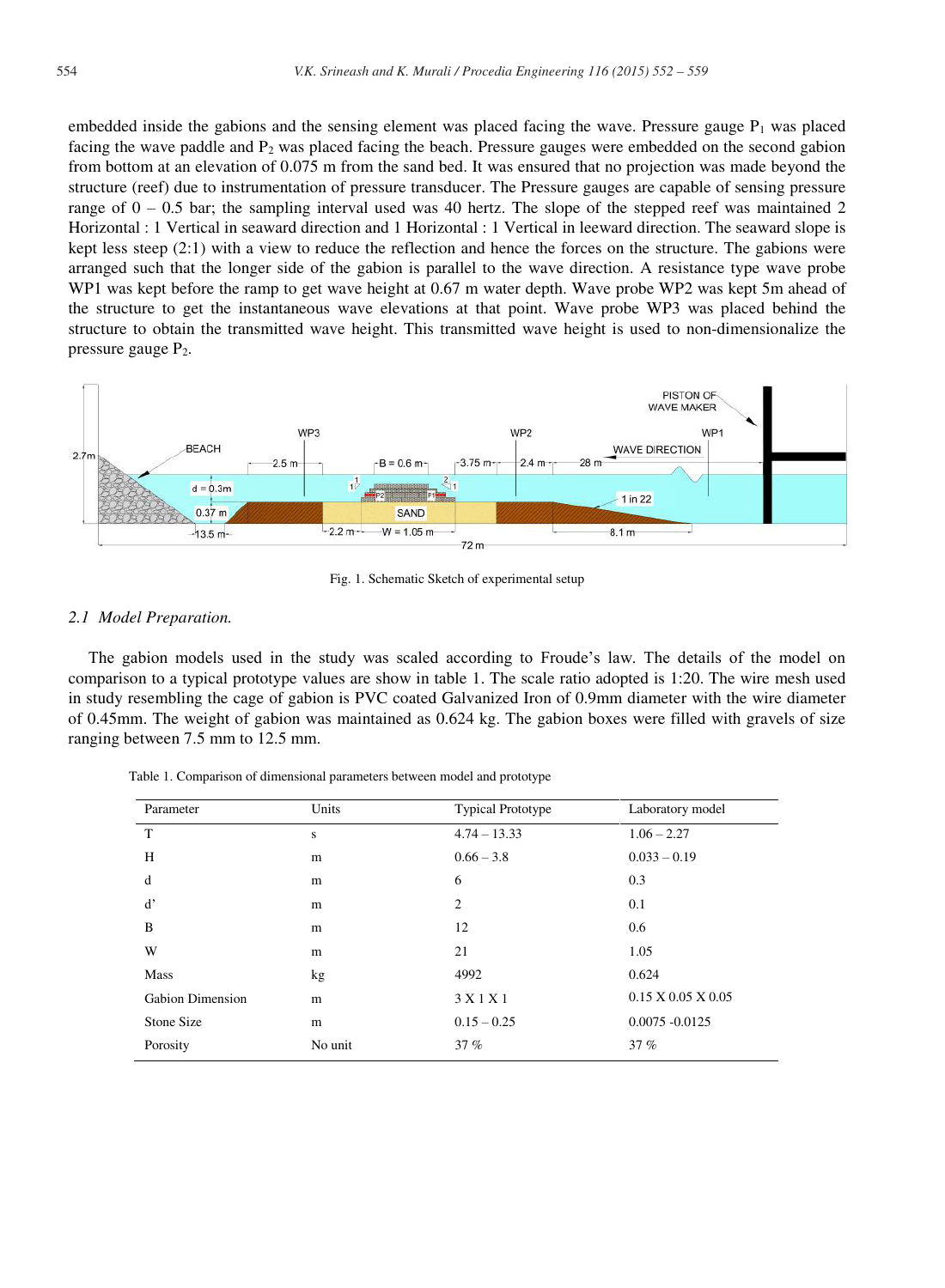### *2.2 Non-Dimensional Parameters used in study*

During the experimental process, the pressure on the structure was measured varying the wave parameters like B/L and H/L. The pressure is non-dimensionalized by dividing the obtained pressure by specific weight of water and by wave height at that location as P/γH. The non-dimensional parameters affecting the pressure and statistical parameters are shown below.

$$
(P/\gamma H, Skewness, Kurtosis) = f(B/L, W/L, H/L, d/L, d'd)
$$
\n(1)

The depth of submergence of the crest (d') of the reef was maintained as 10 cm throughout the study. During the experiments, the wavelength and wave heights were varied keeping the crest width (B) and water depth (d) constant. The table showing the ranges of various non-dimensional parameters used in the study is showed in Table 2.

Table 2. Range of non-dimensional parameters

| Non-dimensional parameters | Range           |
|----------------------------|-----------------|
| B/L                        | $0.16 - 0.4$    |
| W/L                        | $0.28 - 0.7$    |
| H/L                        | $0.018 - 0.058$ |
| H/d                        | $0.11 - 0.61$   |
| d/L                        | $0.08 - 0.2$    |
| d'd                        | 0.334           |

A Schematic figure showing wave transformation past the structure is shown in Fig. 2 (a) and a closer view of gabions along with pressure transducers is shown in Fig. 2 (b)



Fig. 2 (a) Wave Transformation past the reef (b) Location of Pressure gauges on GBAR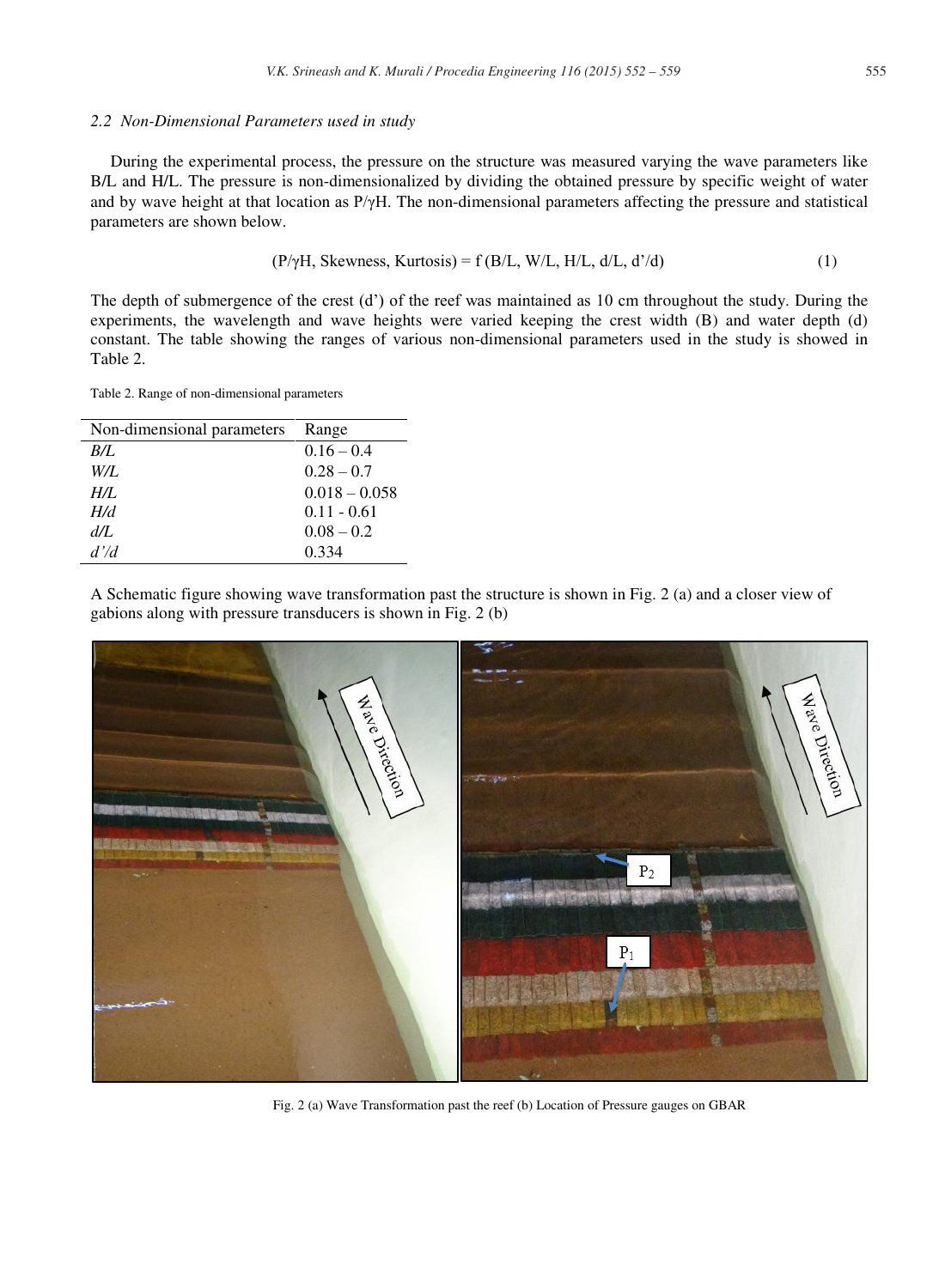## **3. RESULTS AND DISCUSSION**

#### *3.1 Dynamic Pressure measurement on GBAR units*

In the laboratory tests involving regular waves, the Pressure on  $P_1$  and  $P_2$  were recorded. This pressure record may be correlated to the forces induced on the gabions. Figure 3 contains the normalized plot showing the variation of non-dimensional theoretical through pressure, measured crest and trough pressures  $(P/\gamma H)$  at the location  $P_1$  on the reef with dimensionless crest width parameter  $B/L$ . It has to be noted that during the process of non-dimensionalization, the incident wave height is used to obtain the dimensionless pressures for pressure gauge  $P_1$ . The theoretical pressure estimate was made using Airy's linear wave theory at the point  $P_1$  considering that the structure is absent at the location. Looking at the theoretical pressure, it can be inferred that the increase in wavelength increases the pressure since the crest width (B) is kept constant. This variation of theoretical trough pressure without the presence of the structure is done to compare with the measured crest and trough pressure in the presence of the structure. The absolute maximum value of dimensionless theoretical trough pressure (P/γH) at location  $P_1$  is found to be about 0.45 for a B/L of 0.16 and the absolute minimum value of dimensionless theoretical trough pressure is 0.27 for B/L of 0.4.



Fig. 3 (a) Variation of P<sub>1</sub>/γH with B/L (b)Variation of P<sub>2</sub>/γH<sub>t</sub> with B/L

Looking at the variation of non-dimensional crest pressure ( $P/\gamma H$ ) at location  $P_1$  on the seaward face of the structure, a clear trend of increase in dimensionless measured crest pressure (P/γH) with reduction in B/L. This is attributed due to fact that the crest pressure during the presence of the structure increases as the B/L decreares. This also confirms the fact that the pressure corresponding to the crest increases with increase in wavelength. The maximum value of dimensionless measured crest pressure  $(P/\gamma H)$  is 0.64 for a B/L of 0.16 and a minimum value of 0.3 for a B/L of 0.4 as shown in Fig. 3 (a).

Further, the dimensionless measured trough pressure  $(P/\gamma H)$  at P<sub>1</sub> is found to increase with decrease in B/L as showed in Fig. 3 (a). As discussed earlier, the measured trough pressure is also found to increase with the wave length. The absolute maximum value of dimensionless measured trough pressure  $(P/\gamma H)$  at location  $P_1$  is found to be about 0.44 for a B/L of 0.2 and the absolute minimum value of dimensionless measured trough pressure is 0.25 for B/L of 0.4. This has got a good correlation with that of the theoretical through pressure. This correlation of theoretical trough pressure with the actual measured pressure on the structure at  $P_1$  is evident from graph shown in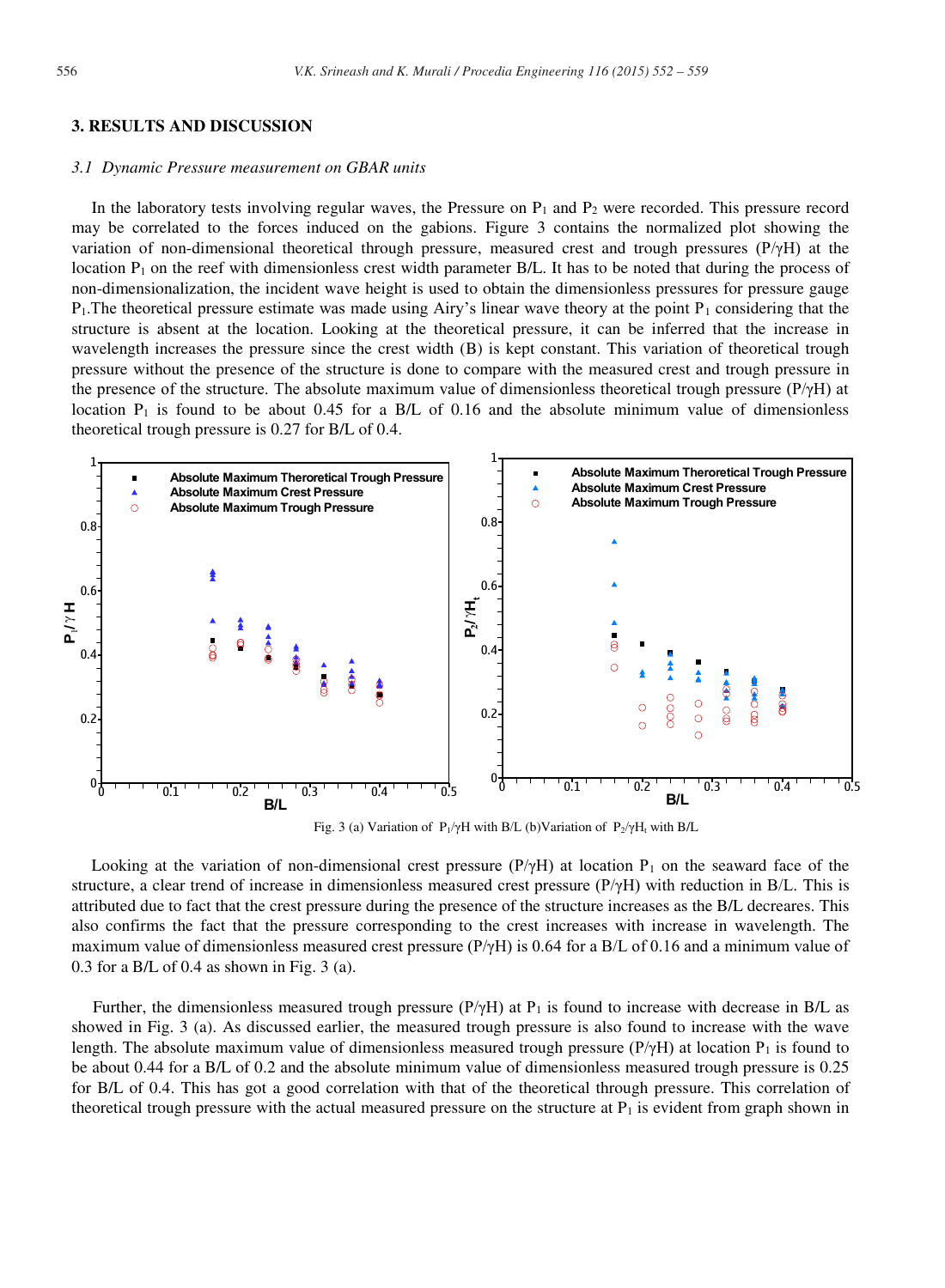Fig. 3 (a). Thus for a reef of such configuration, one may be able to estimate the maximum pressure on the structure at point  $P_1$ , during the crest of the wave from the theoretical estimate of trough pressure (from Fig 3 (a)).

The pressure gauge  $P_2$  was kept on the leeside of the structure facing the beach. Variation of dimensionless theoretical through pressure (using Airy's linear theory), measured crest and trough pressures ( $P/\gamma H_1$ ) at the location  $P_2$  on the reef with dimensionless crest width parameter  $B/L$  is showed in Fig. 3 (b). The dimensionless theoretical trough pressure (P/ $\gamma$ H<sub>t</sub>) is obtained here form the transmitted wave height (H<sub>t</sub>) whereas for the former case it was incident wave height (H). As seen earlier, the variation of theoretical trough pressure at location  $P_2$ neglecting the presence of the structure is done to compare with the measured crest and trough pressure during the presence of the structure. Non-dimensional theoretical trough pressure  $(P/\gamma H_t)$  is found to increase with the decrease in crest width parameter (B/L). The absolute maximum value of dimensionless theoretical trough pressure  $(P/\gamma H_t)$  at location P<sub>2</sub> is found to be about 0.45 for a B/L of 0.16 and the absolute minimum value of dimensionless theoretical trough pressure is 0.27 for B/L of 0.4.

Examining the variation of crest pressure using the non-dimensional parameter  $(P/\gamma H_t)$  in Fig. 3 (b); with the reduction in B/L, the non-dimensional crest pressure parameter is found to increase roughly with decrease in B/L. The maximum dimensionless measured crest pressure at  $P_2$  was found to be about 0.74 for a B/L of 0.16 and a minimum dimensionless measured crest pressure of around 0.23 for a B/L of 0.4.

Similarly, the measured trough pressure on the leeside of the reef at point  $P_2$  facing the beach can be ascertained by looking at Fig. 3 (b). The maximum absolute value of measured trough pressure was about 0.4 for a B/L of 0.16 and minimum absolute value of measured trough pressure was around 0.13 for B/L of 0.28. From Fig. 3 (b), it may be observed that there is no correlation of non-dimensional measured crest and trough pressures with the theoretical trough pressure. This is due to the distorted wave field past the structure. In other words, the structure modifies the wave field past the structure. It can also be observed from the Fig. 3 (b) that the non-dimensional measured through pressure is well below the theoretical estimate.



The differential pressure variation between the crest and the trough of the structure is studied in order to ascertain the relative unbalanced pressure component over the reef. This study may give a sense of unbalanced force on the structure due to cyclic force exerted by the waves. Figure 4 (a) shows the variation of non-dimensional differential pressure  $P_{d1}/\gamma H$  with B/L. Figure 4 (b) shows the variation of non-dimensional differential pressure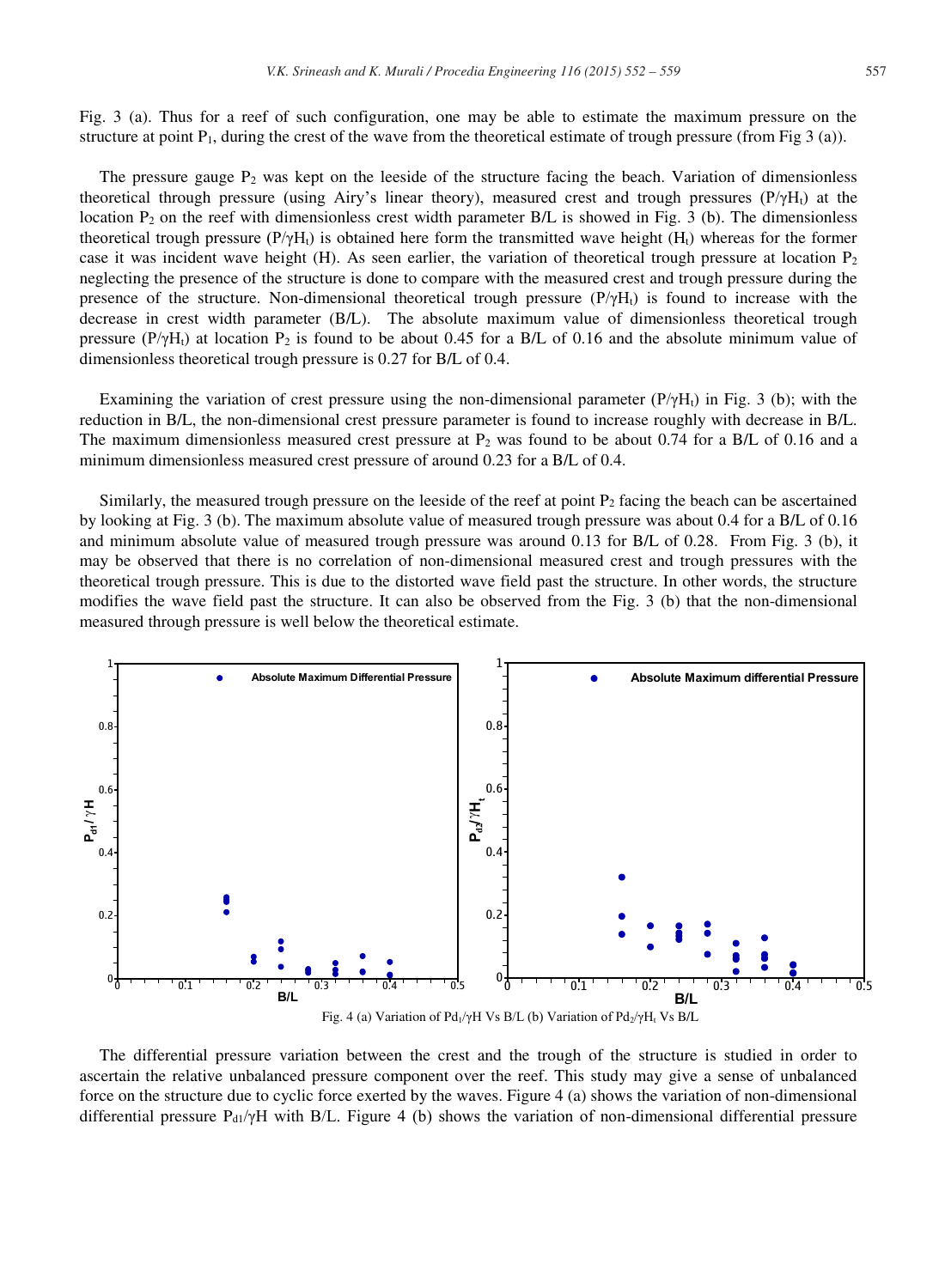$P_{d2}/\gamma H_1$  versus B/L. In both the cases the non-dimensional differential pressure is found to increase with decrease in B/L.It is evident from the Fig. 4 (a) that beyond B/L of 0.24, there is a steep rise in the non-dimensional measured differential pressure between the crest and the trough at location  $P_1$  on (seaward side of reef). The steep rise in nondimensional differential pressure for lower B/L is attributed due to the shoaling effect produced by the sloping bottom. Further the lower B/L corresponds to higher wavelength; the shoaling effect is seen to rise with increase wavelength. The maximum measured non-dimensional differential pressure is found to be about 0.26 for a B/L of 0.16 and minimum measured non-dimensional differential pressure is found to be about 0.01 for a B/L of 0.16. It can also be inferred that the higher B/L with less wavelength has very negligible pressure difference as the crest and trough are almost same. For higher B/L, the wavelength is less and hence lesser will be the shoaling effect.

Further from Fig. 4 (b) which shows the variation of maximum dimensionless differential pressure corresponding to  $P_2$  on leeside of the reef, the increase in dimensionless pressure was found with decrease in B/L. Here the steep variation of differential pressure with increase in wavelength was not seen as that of the previous case. This may be due to distorted wave field past the structure as discussed earlier. The maximum dimensionless differential pressure is observed as 0.32 for B/L of 0.16 and minimum dimensionless differential pressure of 0.016 for a B/L of 0.4.

## *3.2. Statistical Analysis*

The reef induced wave breaking phenomena was discussed on the previous sections. In order to understand the peakedness and asymmetry of the data obtained, analysis are done to find the skewness and kurtosis of the measurements. The skewness shows the asymmetry pertaining to the measurement whereas kurtosis shows the peakedness (shape) of the measurement. To find the skewness and kurtosis, mean and variance of wave record has to be ascertained. Therefore the mean, variance, skewness and Kurtosis is analyzed and presented below.

Figure 5 (a) shows the varion of Kurtosis of  $P_1$  with the structure width parameter B/L. It is seen for  $P_1$  that the kurtosis is almost same till B/L of 0.2 after which there is a sudden increase in kurtosis (measure of peakedness) which is due to the shoaling effect at higher wavelenghts. The plot conveys that for any given B/L, The reef induced broken waves posses higher skewness (asymetry). The kurtosis varies from a maximum of about 2.1 for a B/L 0.16 to a minimum of 0.36 for a B/L of 0.32.



Fig. 5. (a) Variation of Kurtosis Vs B/L for  $P_1$  (b) Variation of Skewness Vs B/L for  $P_1$